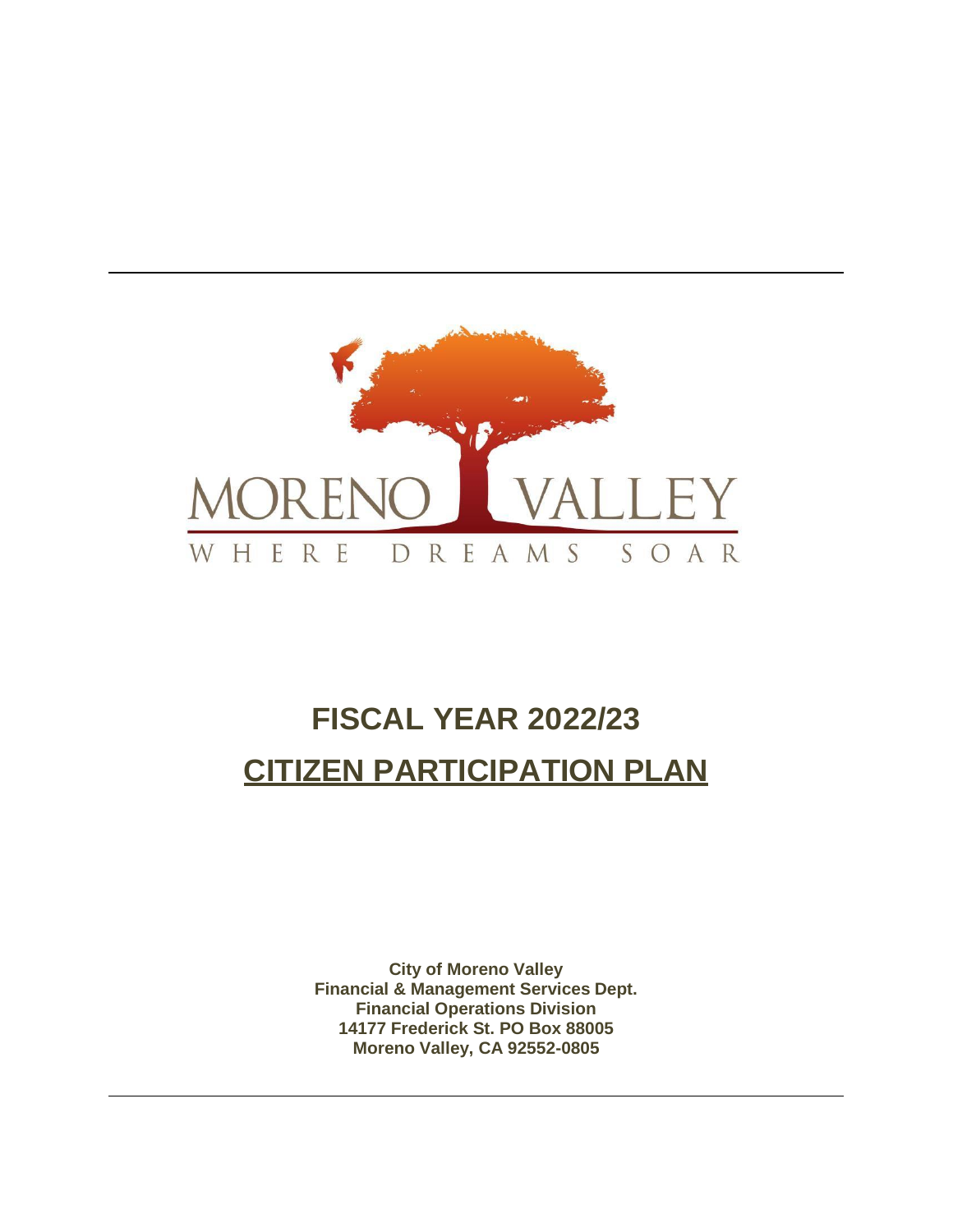# **FISCAL YEAR 2022/23 CITIZEN PARTICIPATION**

# **COMMUNITY DEVELOPMENT BLOCK GRANT (CDBG) HOME INVESTMENT PARTNERSHIPS (HOME) PROGRAM EMERGENCY SOLUTIONS GRANTS (ESG) PROGRAM**

# **-TABLE OF CONTENTS-**

| FY 2022/23 ANNUAL ACTION PLAN & CITIZEN PARTICIPATION SCHEDULE 23 |  |
|-------------------------------------------------------------------|--|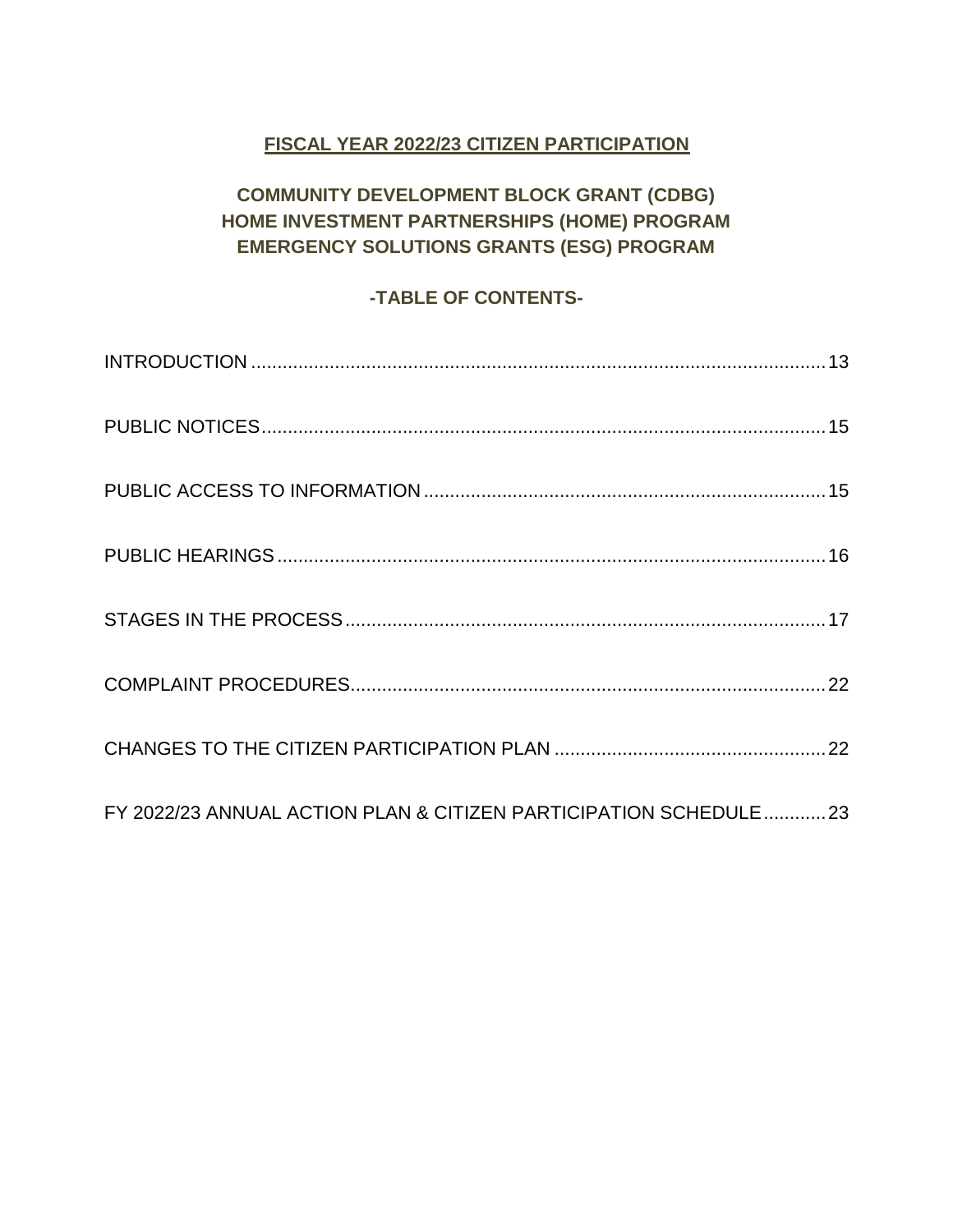#### **CITY OF MORENO VALLEY CONSOLIDATED PLAN 2018-2023**

#### **CITIZEN PARTICIPATION PLAN**

#### <span id="page-2-0"></span>**INTRODUCTION**

The City of Moreno Valley is required by law to have a detailed Citizen Participation Plan which contains the City's policies and procedures for public involvement in the Consolidated Plan process and the use of CDBG, HOME, and ESG funds. The Moreno Valley Citizen Participation Plan was developed pursuant to the U.S. Department of Housing and Urban Development (HUD), Consolidated Submission for Community Planning and Development Programs, as required under 24CFR Part 91 and Part 8. The Citizen Participation Plan provides the method and process by which the City of Moreno Valley will encourage citizen participation in the development of its Consolidated Plan. Through this plan, citizens will be afforded the opportunity to provide input regarding housing and community development needs, issues and problems affecting low-and moderate-income persons, the development of strategies, project selections and funding distributions.

## **CARES Act provisions responding to COVID-19 pandemic**

The *Coronavirus Aid, Relief, and Economic Security Act* (CARES Act), Public Law 116- 136, was signed by President Trump on March 27, 2020 and made available \$5 billion in U.S. Department of Housing and Urban Development (HUD) Community Development Block Grant Coronavirus (CDBG-CV) funds and \$1 billion in Emergency Solutions Grants Program Coronavirus funds (ESG-CV) to prevent, prepare for, and respond to the coronavirus (COVID-19). Of this amount, HUD is immediately allocating \$2 billion of CDBG-CV funds and \$1 billion in ESG-CV funds based on the fiscal year 2020 entitlement formula.

In addition, HUD has granted certain waivers regarding public noticing and the public comment period normally required in a recipient agency's Citizen Participation Plan for Substantial Amendments to accelerate the implementation of selected eligible activities for the CDBG-CV and ESG-CV funds and to quickly respond to the growing spread and effects of COVID-19. The City has notified HUD of its election of two of the waivers as further explained below under *D. Amendments to the Annual Action Plan*.

## **Encouraging Public Participation**

The law requires that the City's Citizen Participation Plan both provide for and encourage public participation, emphasizing involvement by low and moderate-income people, especially those living in low-and moderate-income neighborhoods (see page 15, CDBG Target Area Map). Also, HUD expects the City to take whatever actions are appropriate to encourage the participation of minorities, people who do not speak English, and people with disabilities.

The City also maintains a distribution list of persons, agencies, and organizations that have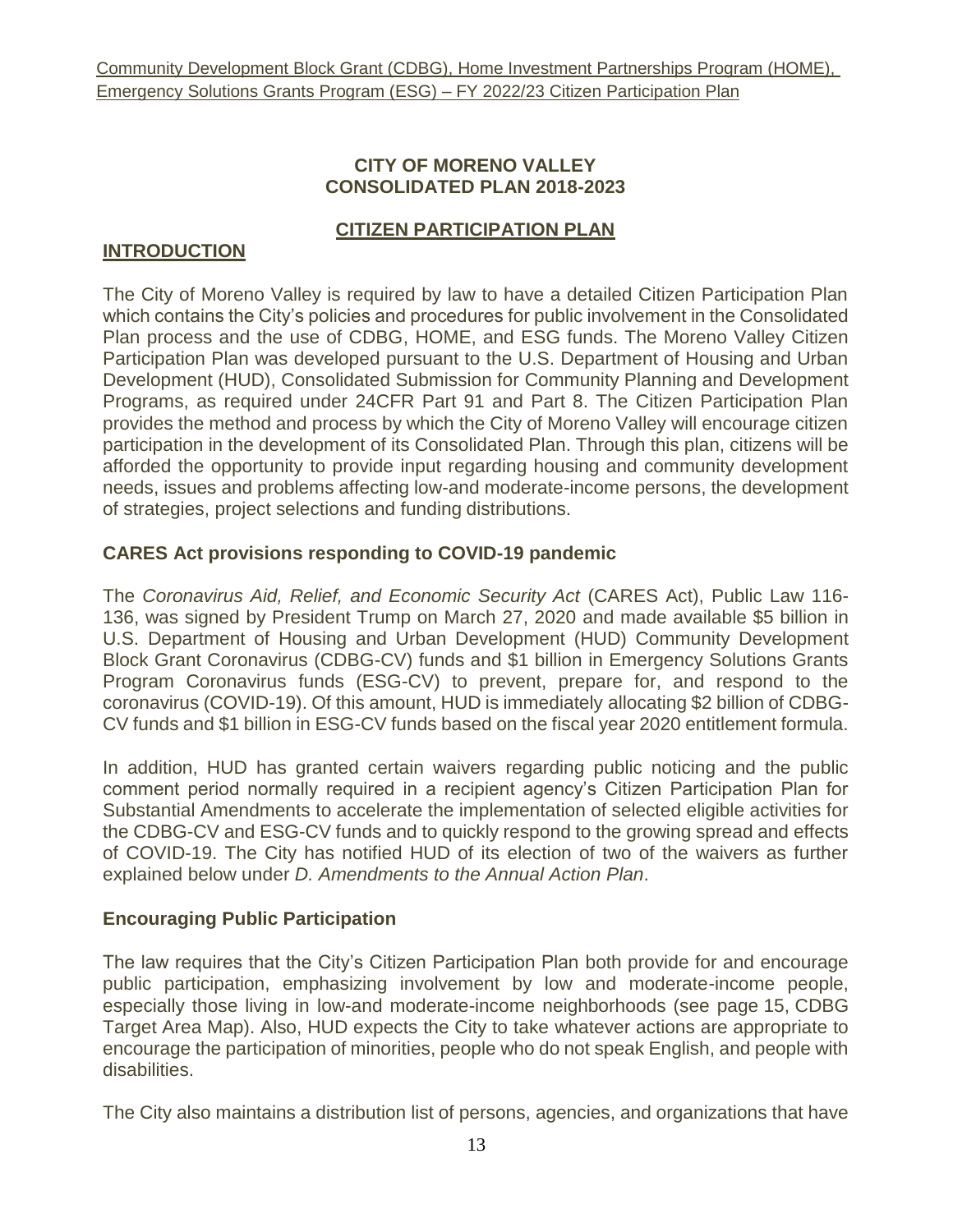expressed interest in the City's CDBG, HOME, and ESG programs. Notifications of events, such as the Community Needs Assessment meetings, are e-mailed directly to those on the distribution list to encourage public participation.

## **The Role of Low Income People**

The law declares that the primary purpose of the programs covered by this Citizen Participation Plan is to improve communities by providing: decent housing, a suitable living environment, and growing economic opportunities – all for principally low and moderateincome people.

The City of Moreno Valley will provide the Riverside County Public Housing Authority with a copy of all Public Notices that are published during the Consolidated Plan process. The City encourages input from residents of public housing developments and via the Public Housing Authority; residents are notified of Community Needs Meetings as well as Public Hearings.

Because the amount of federal CDBG, HOME, and ESG money the City receives each year is mostly based upon the severity of both poverty and substandard housing conditions in the City, it is necessary that public participation genuinely involve low- income residents who experience these conditions. Genuine involvement by low- income people must take place at all stages of the process, including:

- Identifying needs
- Setting priorities among these needs, deciding how much money should be allocated to each high-priority need and suggesting the types of programs to meet high-priority needs
- Overseeing the way in which programs are carried out

## **The Various Stages of the Consolidated Plan Process**

The policies and procedures in this Citizen Participation Plan relate to several stages of action mentioned in law or regulation. In general, these stages or events include:

- 1. Identification of community and housing needs (via Public Hearing(s))
- 2. Preparation of a draft use of funds for the upcoming year, called the Proposed Annual Action Plan (Public Hearing required)
- 3. Formal approval by the City Council of the Final Annual Action Plan (via a Public Hearing)
- 4. In the case where it is necessary to change the use of money already budgeted in an Action Plan or change priorities, a Substantial Amendment will be proposed (completed via Public Hearing)
- 5. After the program year is complete, a Consolidated Annual Performance and Evaluation Report (CAPER) is drafted for public review and comment and then submitted to HUD.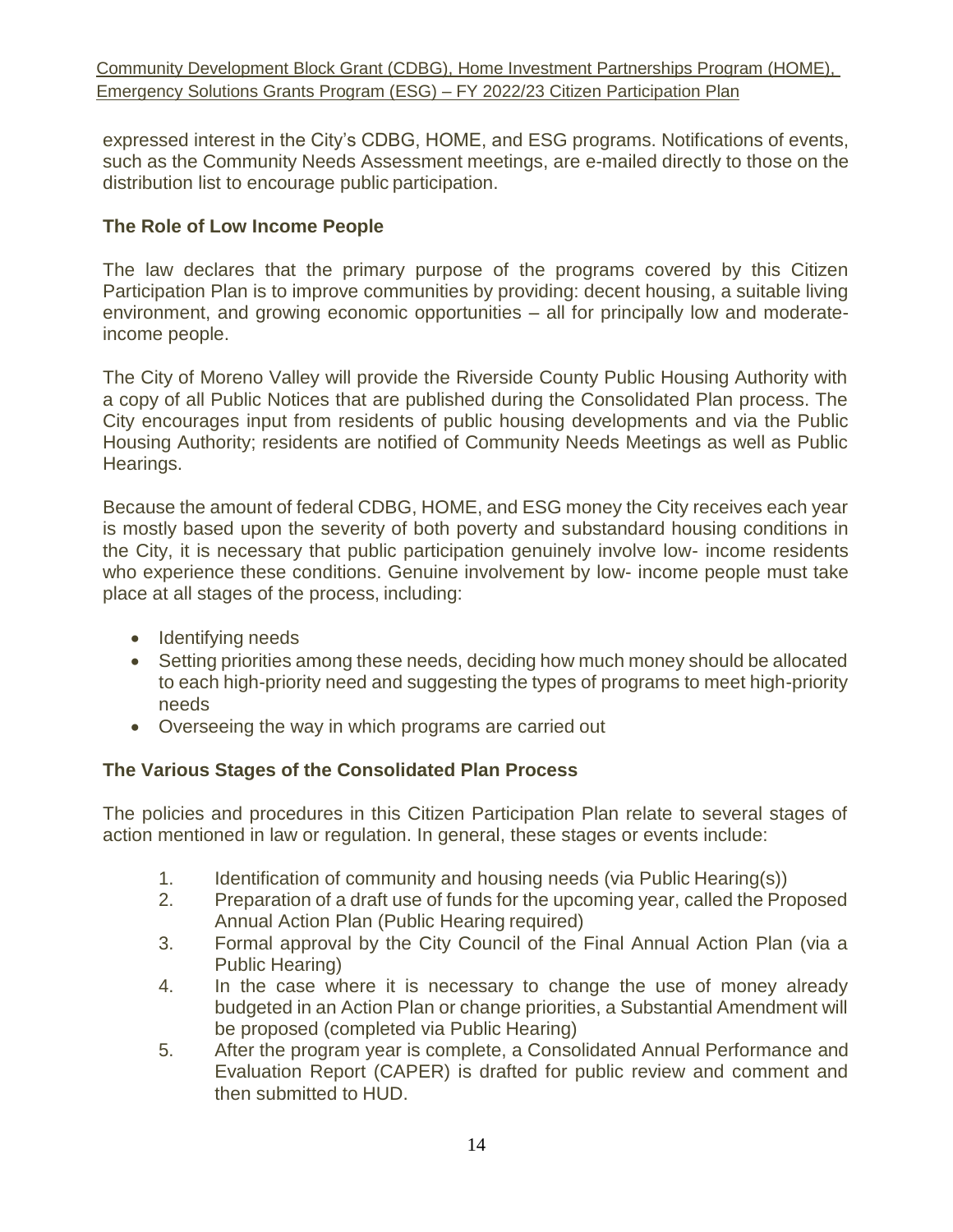## **The Program Year**

The program year for Moreno Valley coincides with the City's fiscal year running from July 1<sup>st</sup> through June 30<sup>th</sup>.

#### <span id="page-4-0"></span>**PUBLIC NOTICES**

#### **Items Covered by the Public Notice Requirement**

Advance public notice is provided once a federally required document is available for public review and comment, such as the Annual Action Plan or Consolidated Plan. In addition, advance public notice of all Public Hearings and public meetings is provided at least two weeks in advance.

#### **Public Notice Schedule**

Advance notice of all available documents, Public Hearings and public meetings is provided at least two weeks in advance. The notices will give residents a clear understanding of the event being announced. The following is a general timeline of when public notices are published:

| October   | Notice of Community Needs Meetings/Public Hearings              |
|-----------|-----------------------------------------------------------------|
| October   | Notice of Public Hearing to Identify Community Needs            |
| December  | Notice of Funding Availability and Application Process          |
| March     | Notice of Public Hearing to Discuss Proposed Action Plan        |
| March     | Notice of Action Plan Availability for Public Review            |
| March     | Notice of Public Hearing to Adopt Final Action Plan             |
| As Needed | Notice of Availability of Amendment to Consolidated/Action Plan |
| As Needed | Notice of Public Hearing to Amend Consolidated/Action Plan      |

#### **Forms of Public Notice**

Public notices are published in the Press-Enterprise Newspaper as display advertisements in the non-legal section of the local edition. A copy of the public notice will be sent to any person or organization requesting to be on the mailing list.

#### <span id="page-4-1"></span>**PUBLIC ACCESS TO INFORMATION**

As required by law, the City will provide the public with reasonable and timely access to information and records relating to the data or content of the Consolidated Plan, as well as the proposed, actual and past use of funds covered by the Citizen Participation Plan. Regarding the past use of funds, the law requires reasonable public access to records about any uses of these funds during the previous five years.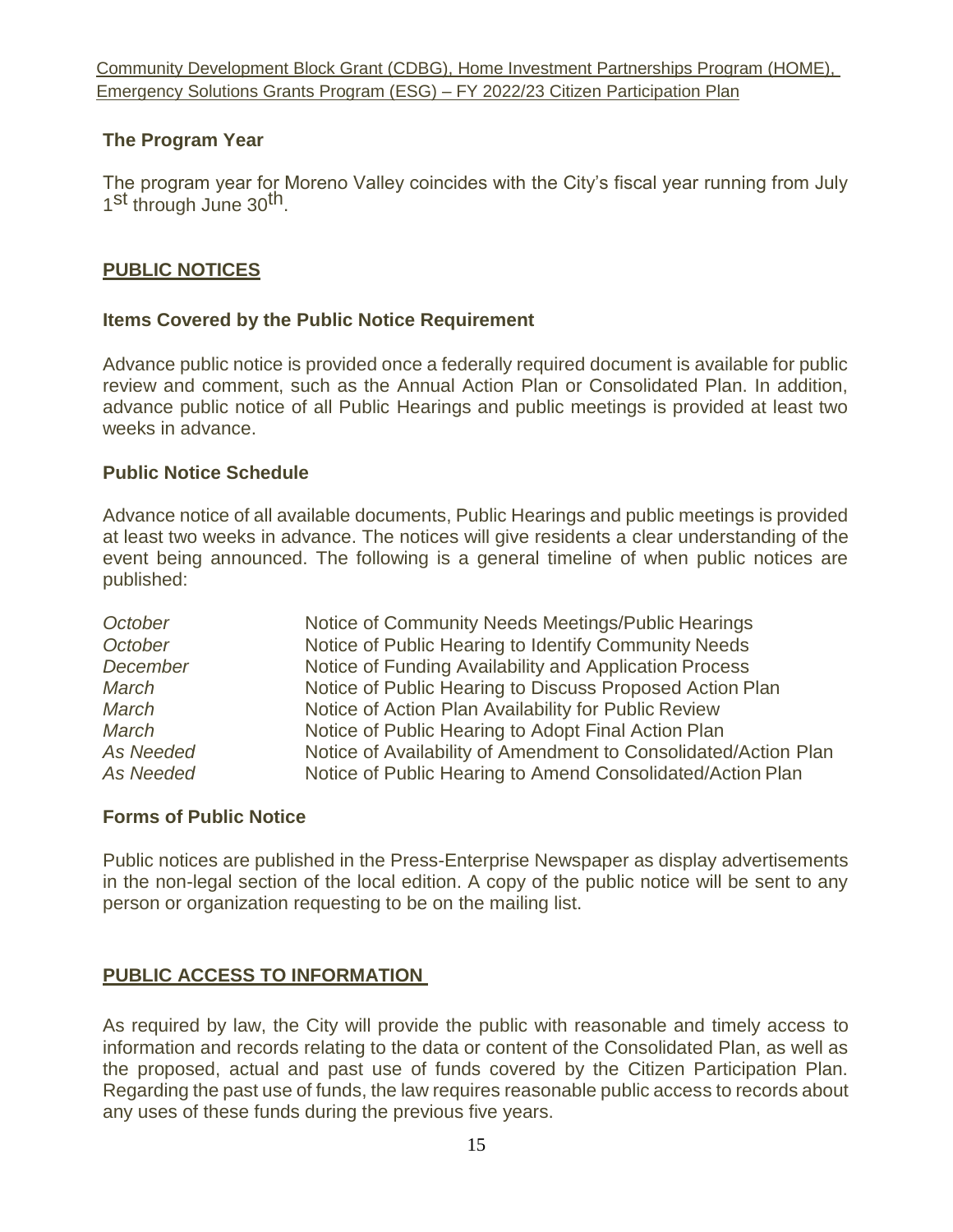Also, the City will provide the public with reasonable and timely access to local meetings relating to the proposed or actual use of funds.

## **Standard Documents**

Standard documents include:

- The proposed and final Annual Action Plans
- The proposed and final Five-Year Consolidated Plan (CONPLAN)
- Proposed and final Substantial Amendments to either an Annual Action Plan or the Five-Year Consolidated Plan
- Consolidated Annual Performance and Evaluation (CAPER) Report
- Citizen Participation Plan

## **Availability of Standard Documents**

All documents are available for immediate public review at City Hall in the Financial & Management Services Department. Copies of standard documents that are not currently posted for public review will be provided to the public within five working days of the request at no cost. Copies of draft documents such as the Action Plan and CAPER are available at several locations for public review. These locations are: The Library, the Community Senior Center, City Hall, and the Conference and Recreation Center, along with the City's public website. Documents remain at each of the designated locations for the entire required review time that is specified in the applicable public notice. All final documents are available for public review at City Hall during normal business hours.

## <span id="page-5-0"></span>**PUBLIC HEARINGS**

Public Hearings are required by law to obtain the public's views and to provide the public with the City's responses to public questions and proposals. The law requires a minimum of two public meetings at two different stages of the process. The City will conduct two Public Hearings and additional Public Meetings at the following stages of the process: Identifying Needs, Proposed Annual Action Plan (Project Selection), and the Final Annual Action Plan adoption. Public Hearings are also conducted for amendments to the Annual Action Plan as needed.

## **Access to Public Hearings**

Public Hearings will be held only after there has been adequate notice as described in the "Public Notice" part of this Citizen Participation Plan, including a display advertisement in the non-legal section of the newspaper at least two weeks prior to the Public Hearing. Public Hearings are conducted during the regularly scheduled City Council meetings.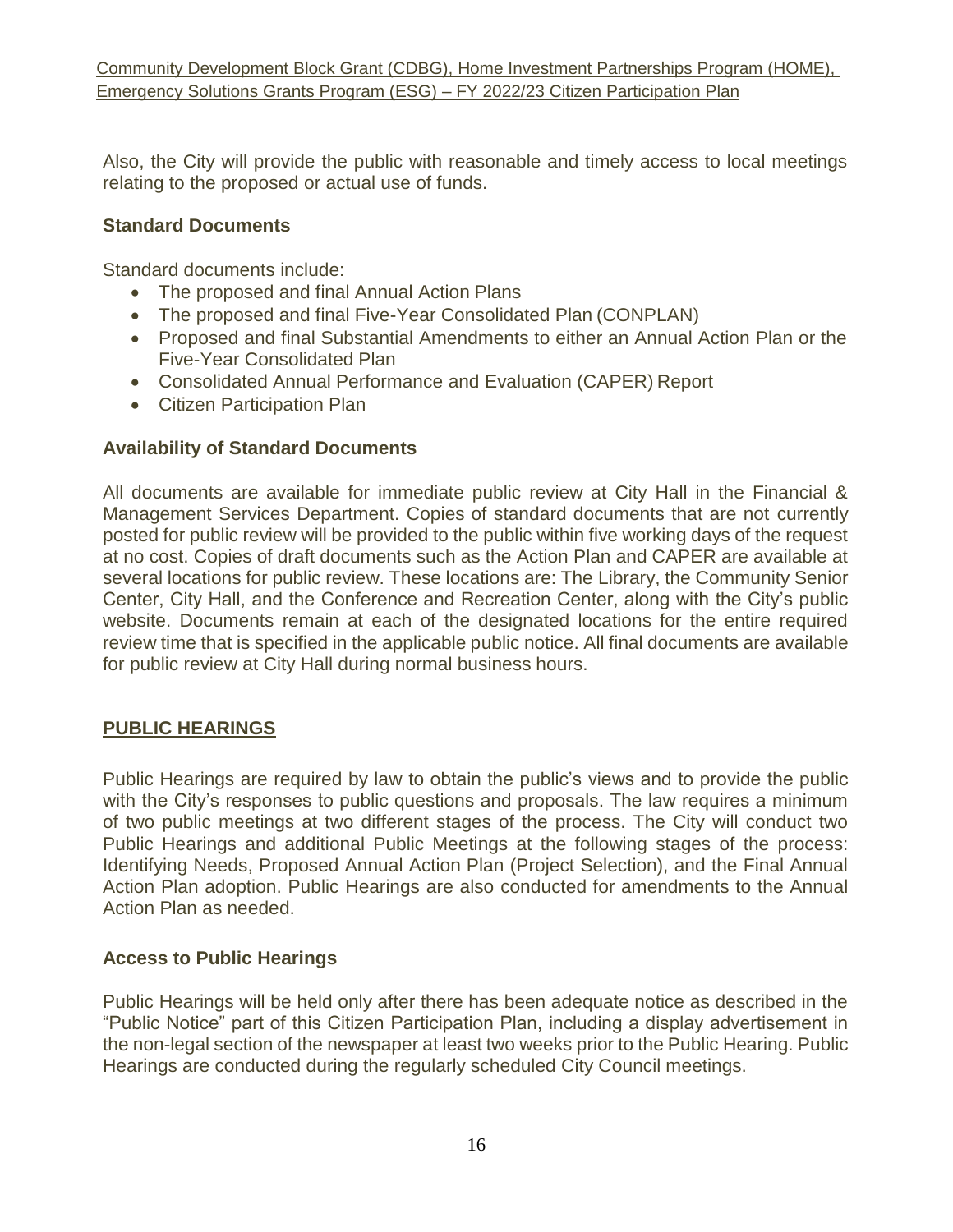#### **Public Hearings and Populations with Unique Needs**

All Public Hearings will be held at locations accessible to people with disabilities and provisions will be made for people with disabilities when requests are made within at least five working days prior to a hearing. Translators will be provided for people who do not speak English when requests are made at least five working days prior to a hearing.

#### **Conduct of Public Hearings**

To ensure that Public Hearings are meaningful to residents, each Public Hearing will be conducted in the presence of the City Council. Each resident choosing to speak will be allowed a maximum of three minutes to make a verbal presentation.

The following is a general timeline of when public hearings are conducted during the process:

| November | <b>Public Hearing to Identify Community Needs</b>     |
|----------|-------------------------------------------------------|
| April    | Public Meeting to Discuss Proposed Annual Action Plan |
| May      | Public Hearing to Adopt Final Annual Action Plan As   |
| needed   | Public Hearing to Amend Consolidated/Action Plan      |

## <span id="page-6-0"></span>**STAGES IN THE PROCESS**

## **A. IDENTIFYING NEEDS**

Because the housing and community development needs of low and moderate-income people are so great and so diverse, priorities must be set to decide which needs should get more attention and more resources than other needs. This is the basic reason the Consolidated Plan exists.

A Public Hearing is required to obtain resident's opinions about needs and what priority those needs have. To encourage public involvement, a Public Hearing is conducted to allow residents to express comments regarding the needs of the City's low and moderate-income populations. The Public Hearing about community needs will be completed at least 15 days before a draft Annual Action Plan is published for comment so that the needs identified can be considered by the City and addressed in the draft Annual Action Plan.

## **B. THE PROPOSED ANNUAL ACTION PLAN (AND/OR FIVE-YEAR CONPLAN)**

The law providing the funds covered by the Citizen Participation Plan calls for improved accountability of jurisdictions to the public. In that spirit, and in compliance with the terms of the law, the City will use the following procedures:

At the beginning of this stage, the City will provide the public with an estimate of the amount of CDBG, HOME, and ESG funds it expects to receive in the upcoming year, along with a description of the range of types of activities that can be funded with these resources. Also,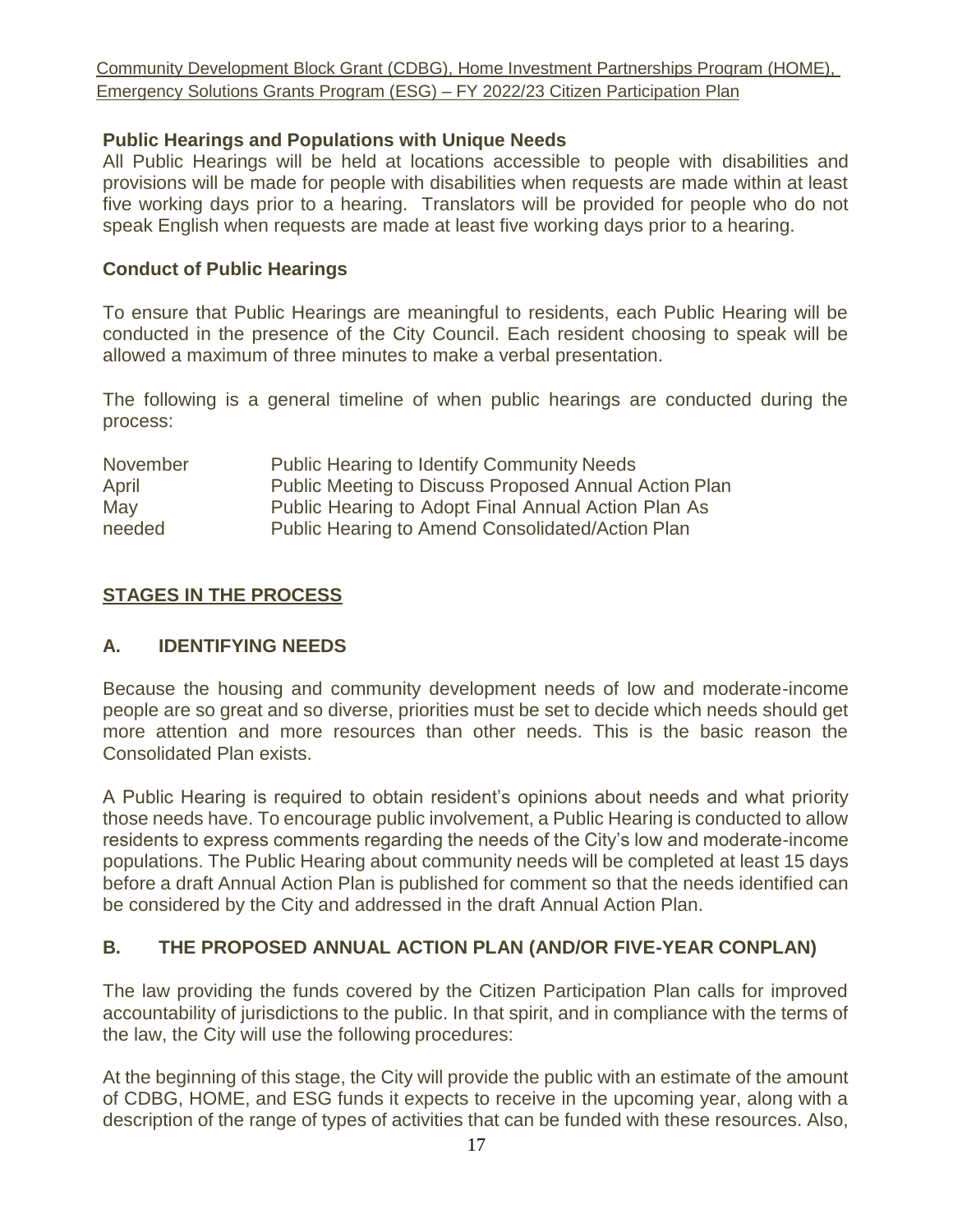the public will be given an estimate of the amount of these funds that will be used in ways that will benefit low and moderate-income people.

#### Displacement and Relocation

The City does not have any plans to displace or relocate any residents from their homes using CDBG, HOME, or ESG funds. If a project necessitated displacement or relocation, it would be done in accordance with the Uniform Relocation Assistance and Real Property Acquisition Policies Act of 1970 (URA), which requires preparation of an "anti-displacement plan." The anti-displacement plan would describe how the City would compensate people who are displaced because of the use of the funds, specifying the type and amount of compensation.

#### Technical Assistance

City Staff will work with organizations and individual's representative of low-and moderateincome people who are interested in submitting a proposal to obtain funding for an activity. All potential applicants for funding are encouraged to contact City staff for technical assistance before completing a proposal form.

#### Availability of a Proposed Annual Action Plan

Within 3 weeks after the Public Hearing about the Proposed Annual Action Plan, the City will make the Proposed Annual Action Plan available to the public. In addition, copies will be available at the locations specified above in the section, "Public Access to Information." A public notice will be published at least two weeks prior to the document's availability. The term "notice" described earlier in the section on "Public Notice" will be used.

Also, the date the Proposed Annual Action Plan is available to the public will be at least 30 days prior to the date a Final Annual Action Plan is approved by the City Council so that low and moderate-income people will have a reasonable opportunity to examine it and to submit comments.

#### Public Hearing and Further Action

A Public Hearing about the Proposed Annual Action Plan will be conducted by the City Council within 30 days before it is available to the public. In addition, this Public Hearing will be held so that there are at least another 30 days before the Final Annual Action Plan is approved by the City Council so that the elected officials can consider the public's comments from the Public Hearing.

In preparing a Final Annual Action Plan, careful consideration will be given to all comments and views expressed by the public, whether given as verbal testimony at the Public Hearing or submitted in writing during the review and comment period. The Final Annual Action Plan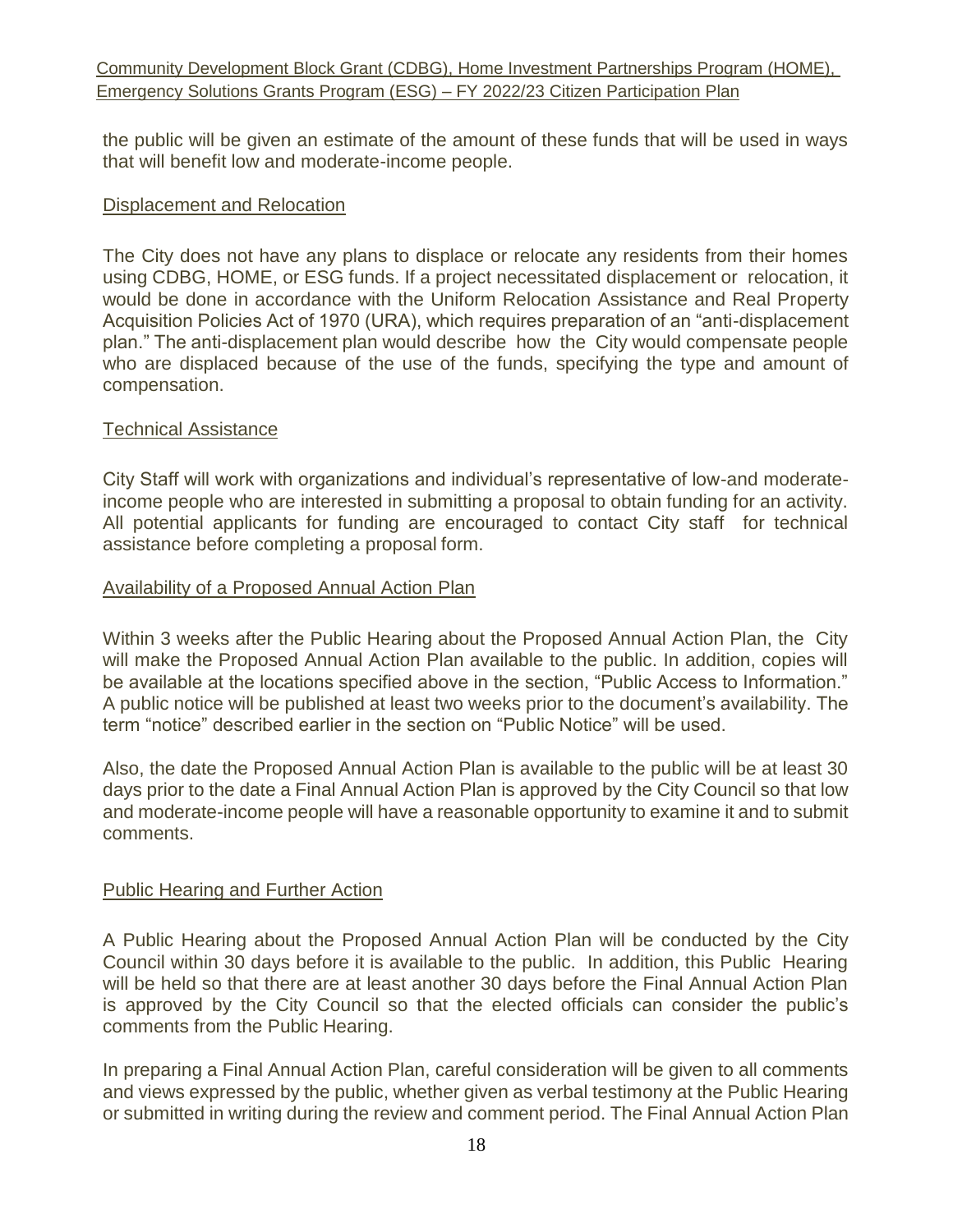will have a section that presents all comments and explains why any comments were not accepted.

# **C. THE FINAL ANNUAL ACTION PLAN (AND/OR FIVE-YEAR CONPLAN)**

Copies of the Final Annual Action Plan will be made available to the public at City Hall for review. Copies can be obtained free of charge and within five business days of the request.

## **D. AMENDMENTS TO THE ANNUAL ACTION PLAN (AND/OR FIVE-YEAR CONPLAN)**

The Final Annual Action Plan will be amended any time there is: a change in one of the Priorities presented on the HUD-required Priority Table, a change in the use of money to an activity not mentioned in the Final Annual Action Plan, or a change in the purpose, location, or scope of beneficiaries of an activity. The public will be notified whenever there is an amendment.

#### Substantial Amendments

The following will be considered "substantial" amendments:

- 1. A change in the use of CDBG, HOME, or ESG money from one activity to another.
- 2. The elimination of an activity originally described in the Annual Action Plan.
- 3. The addition of an activity not originally described in the Annual Action Plan.
- 4. A change in the purpose of an activity, such as a change in the type of activity or its ultimate objective – for example, a change in a construction project from housing to commercial.
- 5. A meaningful change in the location of an activity.
- 6. A change in the type or characteristics of people benefiting from the activity. Among the "characteristics" are:
	- a. The HUD-recognized income levels of: 0-30 percent of Area Median Income (AMI); between 31 and 50 percent AMI; and between 51 to 80 percent AMI
	- b. Race or ethnicity
	- c. Renter or homeowner
	- d. Single households, small households (two to four persons), large households (five or more persons)
- 7. A 20% decrease in the number of low and moderate-income people benefiting from an activity.
- 8. A change in the scope of an activity, such that there is a 20% increase or decrease in the amount of money allocated to the activity.

## Public Notice and Public Hearing for Substantial Amendments

There must be reasonable notice of a proposed Substantial Amendment so that residents will have an opportunity to review it and comment on it. Notice will be made according to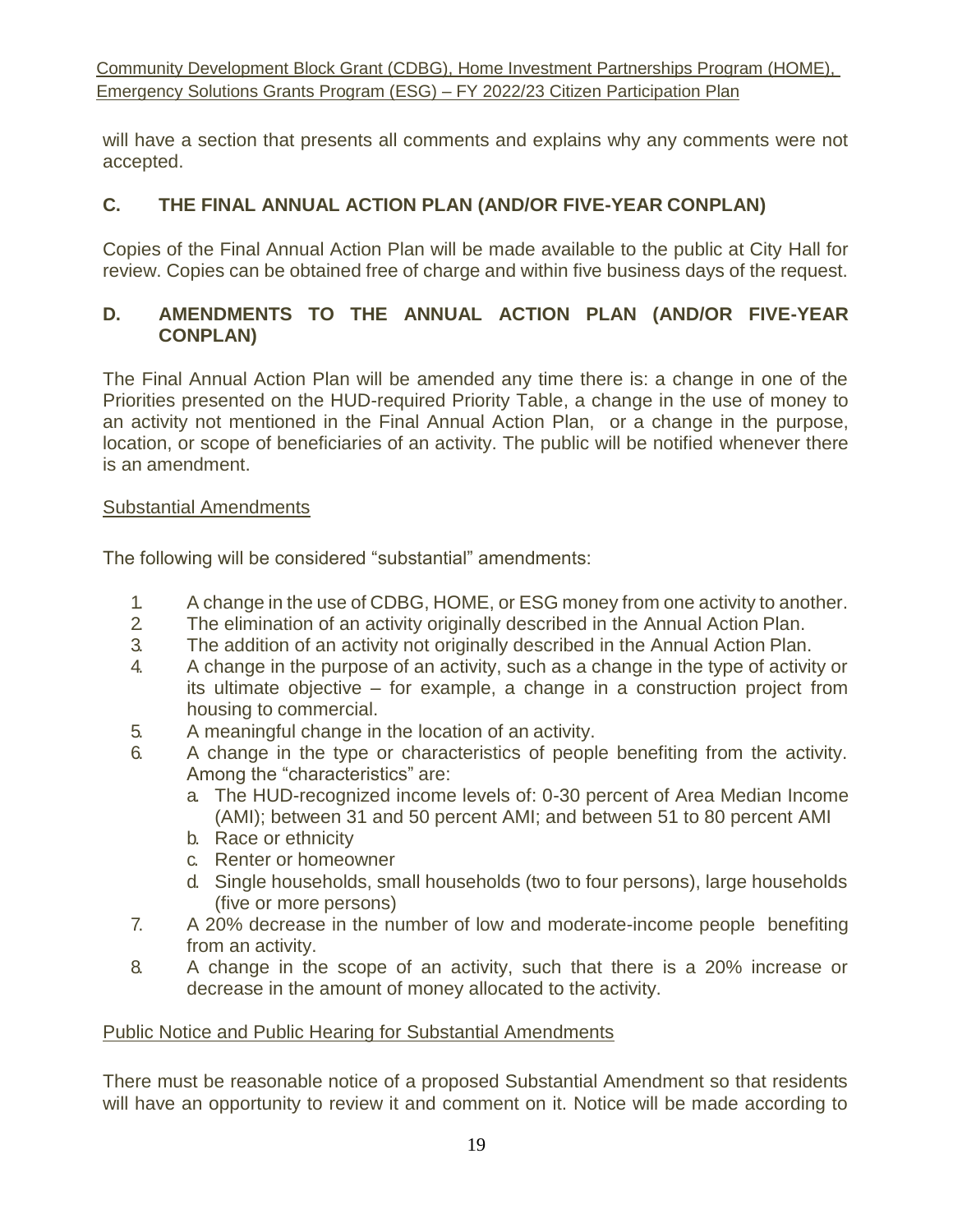the procedures described earlier in this Citizen Participation Plan, with the addition of the following procedures specifically for Substantial Amendments:

- 1. There will be advanced notice of the availability of a proposed Substantial Amendment 30 days before there is a Public Hearing.
- 2. A detailed written description of the proposed Substantial Amendment will be made available to the public. Also, copies will be available at the locations indicated earlier in this Citizen Participation Plan under "Public Access to Information."
- 3. There will be a Public Hearing regarding the proposed Substantial Amendment conducted by the City Council. This Public Hearing will not take place until the public has had 30 days to review the proposed Substantial Amendment.
- 4. The Public Hearing will be held no sooner than two weeks prior to submission to HUD.
- 5. In preparing the Final Substantial Amendment, careful consideration will be given to all comments and views expressed by the public, whether given as verbal testimony at the Public Hearing or submitted in writing during the review and comment period. The Final Substantial Amendment will have a section that presents all comments and explains why any comments were not accepted.

# Public Notice and Public Hearing for Substantial Amendment-CARES Act

The City has notified the LA HUD office of its election of eligible CARES Act waivers to Citizen Participation public noticing and comment period to accelerate the implementation of selected eligible activities for the CDBG-CV and ESG-CV funds and to quickly respond to the growing spread and effects of COVID-19.

Notice of Public Hearing and public comment period for any FY 2019/20 Substantial Amendment for the CARES Act funds (CARES Act Amendment) will be at least five days in advance as allowed by HUD waivers. The notices will give residents a clear understanding of the event being announced.

There must be reasonable notice of a proposed CARES Act Amendment so that residents will have an opportunity to review it and comment on it. Notice will be made according to the procedures described earlier in this Citizen Participation Plan for SA- CARES Act, with the addition of the following procedures specifically for CARES Act Amendment:

- 1. There will be advanced notice of the availability of a proposed Substantial Amendment at least 5 days before there is a Public Hearing.
- 2. A detailed written description of the proposed CARES Act Amendment will be made available to the public. Also, copies will be available at the locations indicated earlier in this Citizen Participation Plan under "Public Access to Information."
- 3. There will be a Public Hearing regarding the proposed CARES Act Amendment conducted by the City Council. This Public Hearing will not take place until the public has had at least 5 days to review the proposed CARES Act Amendment.
- 4. The Public Hearing will be held no sooner than two days prior to submission to HUD.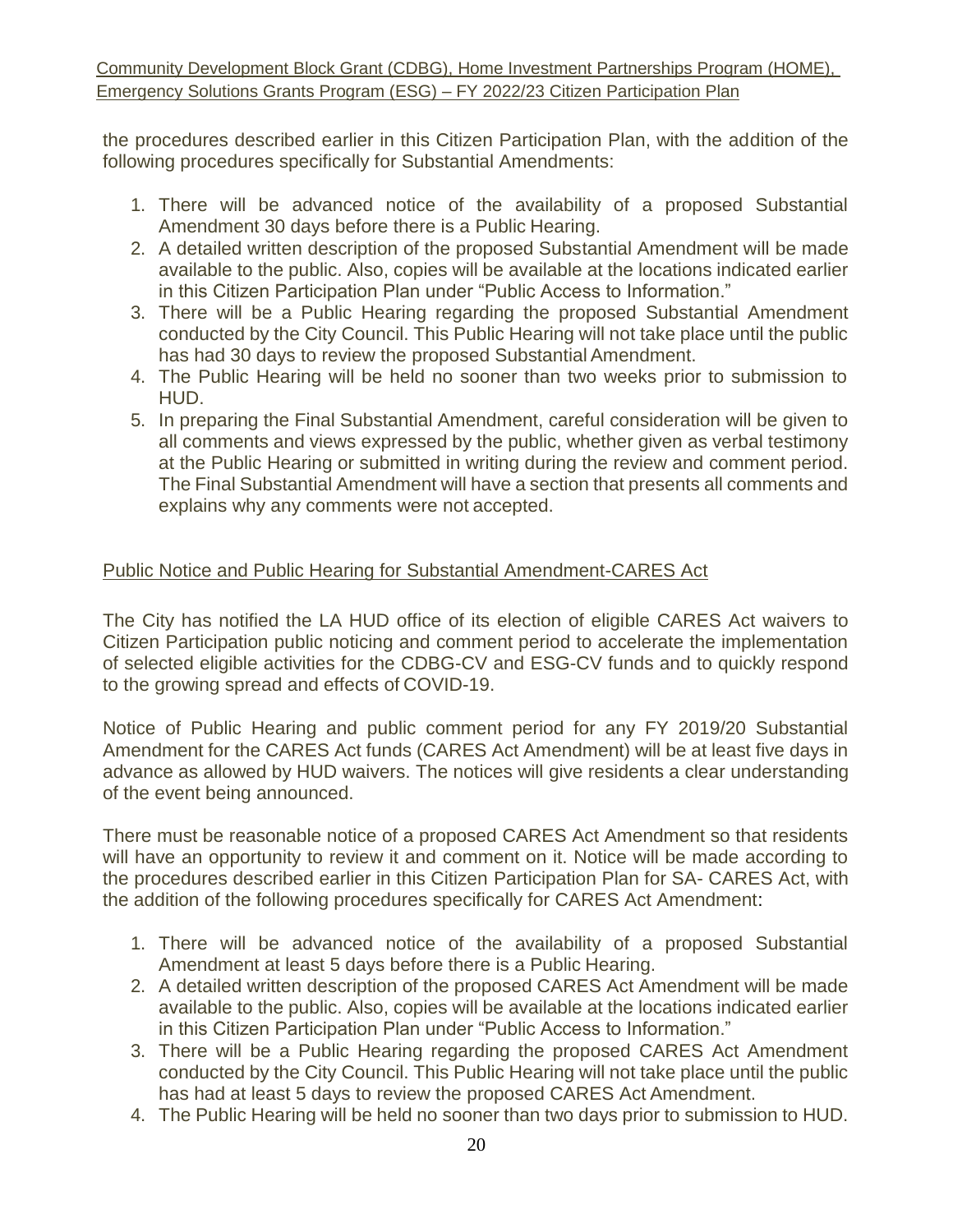- 5. If social distancing orders relating to the COVID-19 outbreak are still being enforced, the City will provide video/audio access to the public through video conferencing medium such as Zoom.
- 6. In preparing the Final Substantial Amendment, careful consideration will be given to all comments and views expressed by the public, whether given as verbal testimony at the Public Hearing or submitted in writing during the review and comment period. The final CARES Act Amendment will have a section that presents all comments and explains why any comments were not accepted.

# **E. CONSOLIDATED ANNUAL PERFORMANCE AND EVALUATION REPORT (CAPER)**

Every program year the City must submit to the Department of Housing and Urban Development (HUD) a Consolidated Annual Performance and Evaluation Report (CAPER) within 90 days of the close of the program year. In general, the CAPER must describe how funds were used during the program year and the extent to which these funds were used for activities that benefited low and moderate-income people.

# Public Notice for the Consolidated Annual Performance and Evaluation Report (CAPER)

There must be reasonable notice that the Consolidated Annual Performance and Evaluation Report (CAPER) is available so that residents will have an opportunity to review it and comment on it. Notice will be made according to the procedures described earlier in this Citizen Participation Plan, with the addition of the following procedures specifically for the CAPER:

- 1. The City will publish a notice of CAPER availability two weeks in advance of the public review period.
- 2. A complete copy of the CAPER will be made available to the public at the locations indicated earlier in the Citizen Participation Plan under "Public Access to Information."
- 3. The public will have a minimum of 15 days to review and provide comments on the CAPER.
- 4. In preparing the CAPER for submission to HUD, careful consideration will be given to all comments and views expressed by the public. The CAPER sent to HUD will have a section that presents all comments and explains why any comments were not accepted.

## Contents of the CAPER

The CAPER provides details on the actions taken by the City and the accomplishments completed during the previous program year. Accomplishments include the number of low and moderate-income persons served and the ethnicity of those individuals. Also provided are expenditures taken during the year and funds spent undertaking each activity.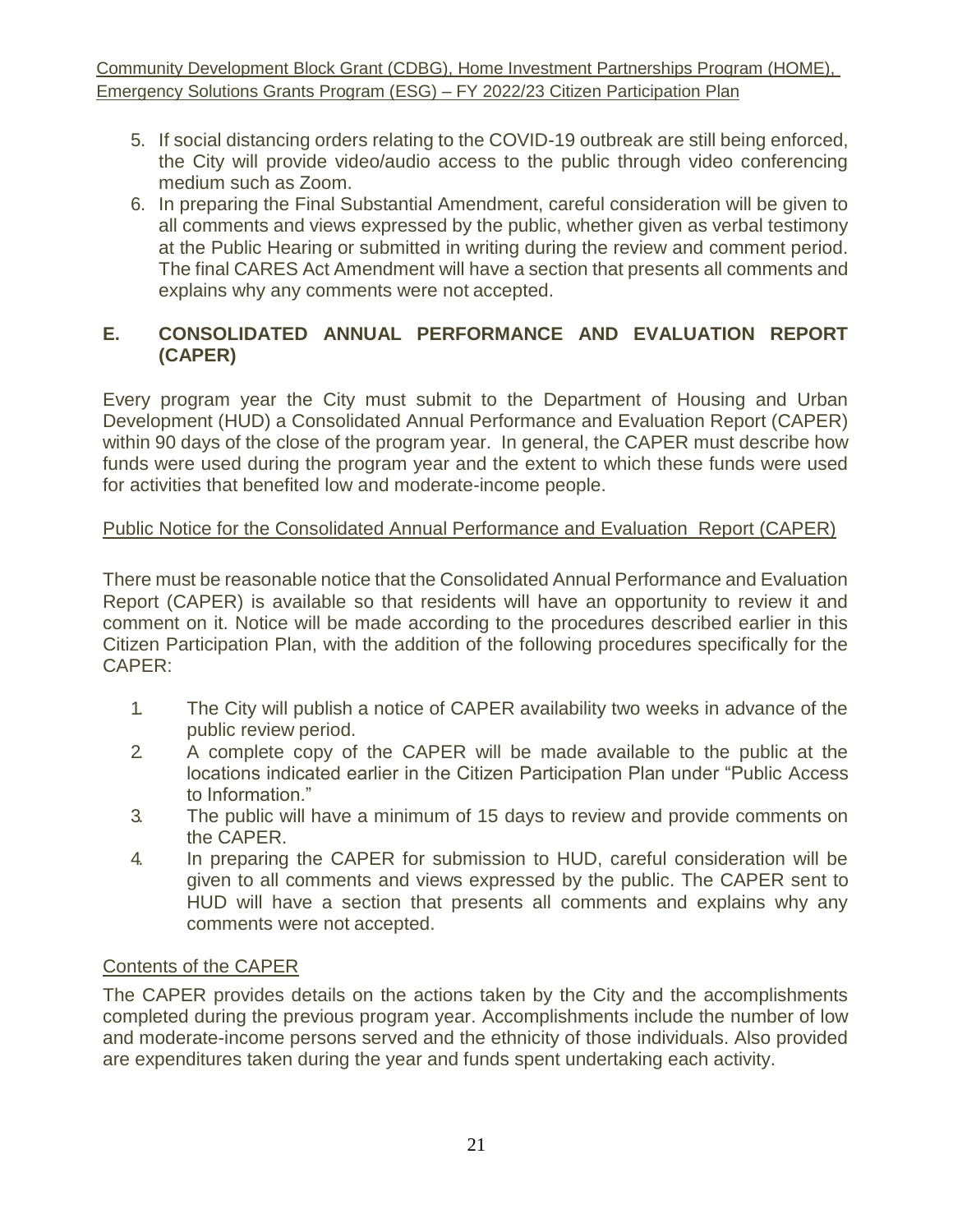## <span id="page-11-0"></span>**COMPLAINT PROCEDURES**

Comments, suggestions or complaints may be addressed to the Financial & Management Services Department as follows:

City of Moreno Valley Financial & Management Services Department Attn: Financial Operations Division 14177 Frederick Street P.O. Box 88005 Moreno Valley, CA 92552-0805 (951) 413-3450

All written complaints from the public will receive a meaningful written response within 15 working days after receipt.

# <span id="page-11-1"></span>**CHANGES TO THE CITIZEN PARTICIPATION PLAN**

The Citizen Participation Plan can be changed only after the public has been notified of the intent to modify it, and only after the public has had a reasonable chance to review and comment on proposed substantial changes to it.